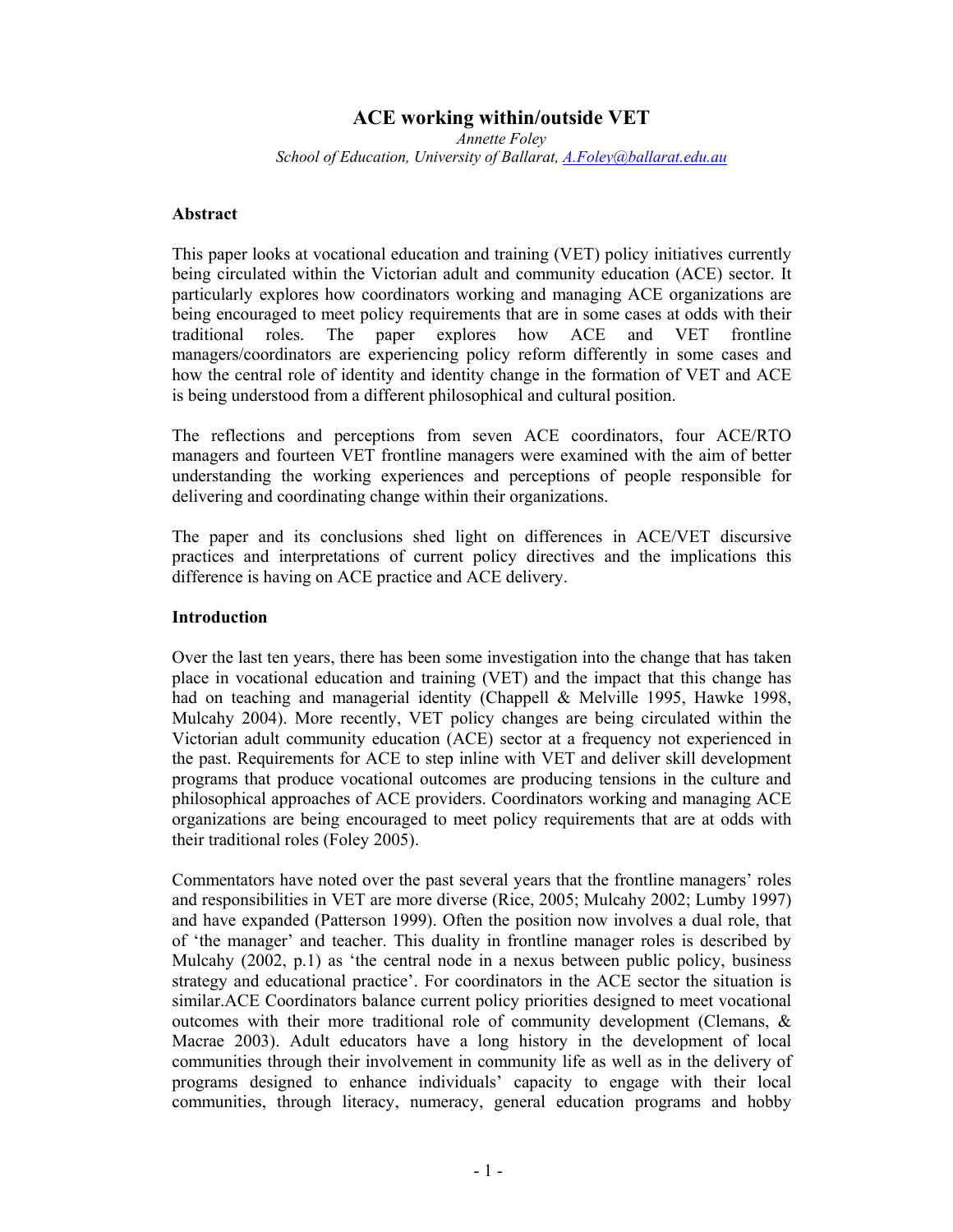programs (Summer 2000). As Sanguinetti, Waterhouse and Maunders (2004) would have it, good practice in ACE is about holistic approaches that engage people in a process that fosters overall personal, intellectual and social development. For many managers in ACE the holistic approaches to delivery are being threatened by current policy priorities that have a heavy emphasis on vocational outcomes (Foley 2005).

### **Research Methodology**

The study sought to gain insight into the influences on VET management (coordinator and frontline manager) practices. Essentially, the research can be seen as an investigation of particular discourses, which are culturally, contextually and politically located and involve the concurrent creation of 'sense making' through discursive construction, enabling a new way of seeing the VET frontline management world. This research puts forward alternate viewpoints for social, cultural, philosophical and economic understandings of the change processes that are taking place in and through the working lives of frontline managers, and particularly for this study, the working lives of ACE coordinators.

The paper draws from data that explores how ACE /VET managers/coordinators are experiencing policy reform and how the central role of identity and identity change in the formation of frontline manager<sup>1</sup> in ACE/VET is being understood from a separate philosophical and cultural position. The reflections and perceptions from 24 ACE/VET frontline managers are examined with the aim to better understand the working experiences and perceptions of people responsible for delivering and coordinating change in their management roles.

Eligible participants for the study were broadly defined as those who fitted into the category of front line manager working in the Victorian VET system. This group of people were responsible for a broad range of duties across the sector. Essentially, this group of managers are responsible for the supervision of staff and are typically known, within their organizations, as course coordinators, program managers, frontline managers, program coordinators, special skills teachers, head teachers, managers or departmental managers.

The data is drawn from 24 adult participants, ranging in age from age 35 to 58 years and consisting of a similar ratio of male and female participants. The VET organizations comprised two TAFE institutions, two private registered training organizations (RTO), one group training organization (GTO), two RTOs combined with adult community education organizations (ACE) and two stand alone ACE organizations. The research looked closely at the personal constructions of the participants lived working experiences. The case information was collected over an eighteen-month period using observations and individual interviews containing open ended questions. Participants were visited in their workplaces on between four to eight separate occasions. The focus for these visits was observing participants engaging in their professional working practices.

<sup>&</sup>lt;sup>1</sup> The use of the dual terms manager/coordinator is to recognise the differences in title of managers across the sector that are responsible for the overall general management and coordination of staff and the day to day running of the areas they are responsible for.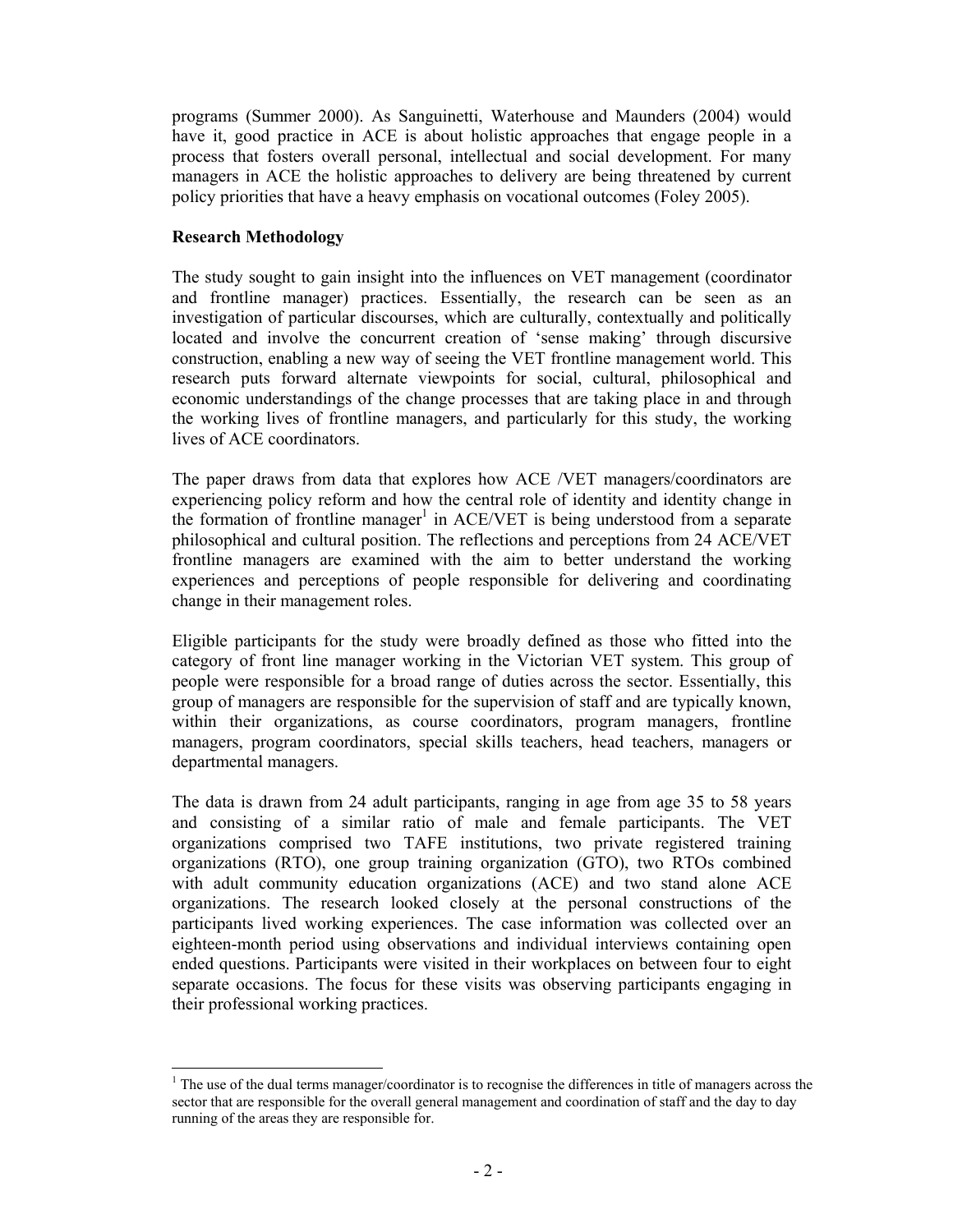#### *Interview data – summary of the findings*

Issues relating to change were common themes occurring in the data for respondents. The changes they spoke of related to the increase in administrative work, the implementation of training packages, and the added stress relating to compliance obligations and funding changes. As with other areas in VET, the responses in the ACE organizations also identified, funding model changes, increases in report writing and compliance related paperwork and a heightening in competitiveness. For example Susie<sup>2</sup> from an RTO/ACE organization spoke about her experiences of change. For ACE respondents these changes were seen as shifting the emphasis towards VET, which was often resented by ACE participants in the study.

> I'm uncomfortable with this place being referred to as VET, that's the biggest change for us, all of a sudden we are being placed in the VET industry…I see us as more than VET. Vocational outcomes have become part of the rhetoric coming from all the government brochures lately and I see us as providing so much more to people. The people that come to us are not just about getting vocational qualifications. For most of them it's about community and coming together in a sort of supportive environment. Some are mothers just getting together and having a laugh; others are disabled and won't ever have the capacity to work. Vocational outcomes are nonsense in many of the cases here.

When asked about roles and responsibilities it was broadly agreed by respondents that the roles and responsibilities of VET frontline managers had changed considerably. Essentially it was understood that these changes were occurring to meet the needs of a sector that was operating in a more competitive and flexible environment. Sam, who works in a GTO in Melbourne, identified his role as complex and multifaceted. He described his working identity as consisting of a multitude of roles that highlighted the complexity.

> My working identity is that of teacher, trainer, facilitator, mentor, sales person, lecturer, counselling, sales role, research, marketing, we do all of that all in one, report writer to communicate things to management, statistical analysis – analyse stats and try to make sense of it, quality control person, and systems analyst looking at processors and systems, auditor, OHS coordinator.

When asked about the cultural shift in VET, the responses were divided. Daniel's comments were in line with the majority of TAFE, RTO and Group Training responses that reflected their understandings of the cultural shift in their discursive language of; 'business', 'business like', 'flexibility', 'training' and 'training provision', 'professional', 'profit conscious' and 'competitive'. Daniel suggested that …

> … the culture here is becoming more business like. When I say 'we' I mean TAFE. There is more pressure for the departments here to develop fee for service courses and so on. This pressure is far more obvious than before. I suppose our TAFE corporate image is also getting sharper and the old days of trade school is being replaced by students who are being taught many business, community services, nursing and arts courses, not just the old trade courses. This is making the student mix different and more diverse than ever before.

 $\overline{a}$ 

 $2$  All names in the study are pseudonyms to protect participant privacy.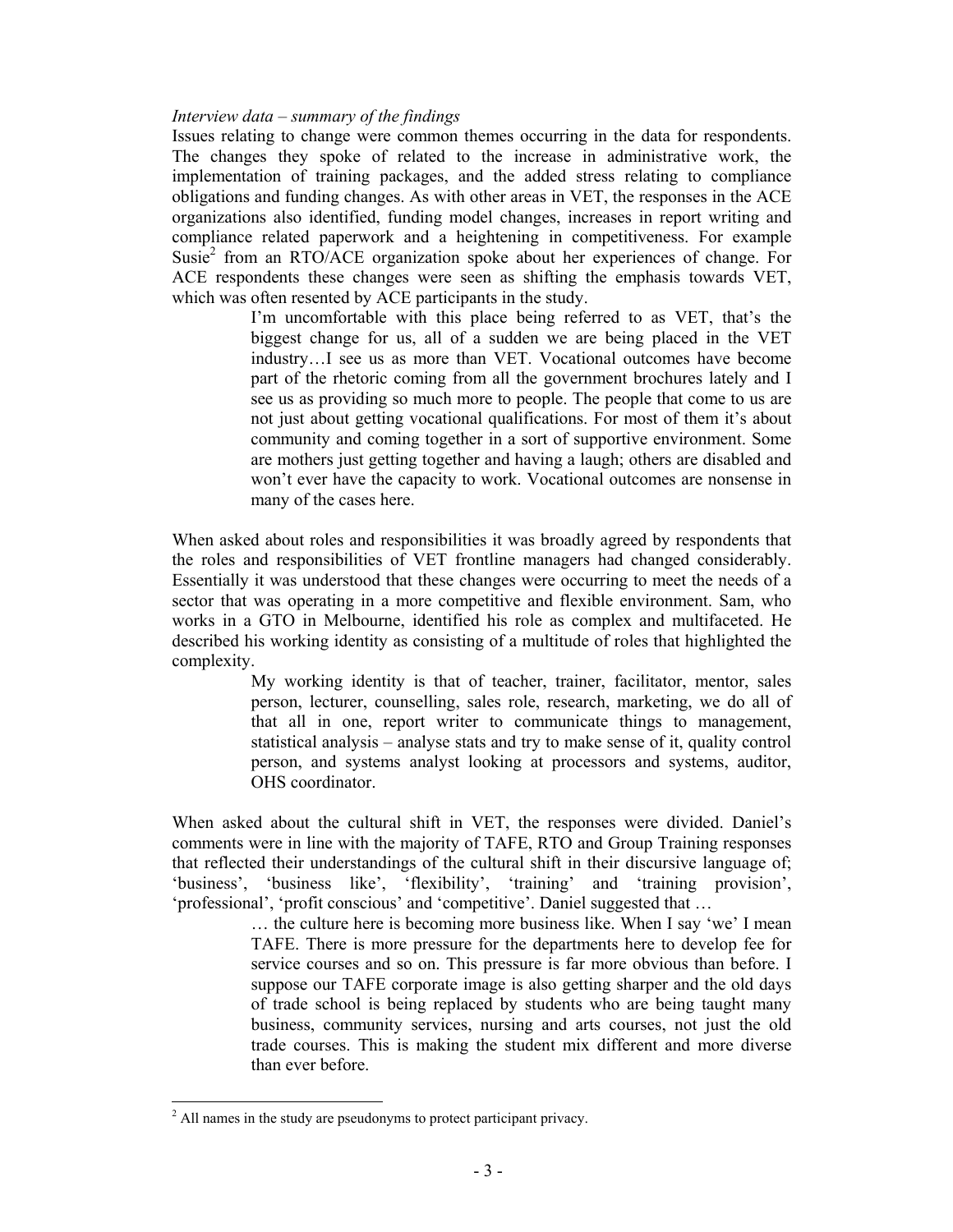The ACE/RTO respondents were mixed, according to which area within the organization was being commented on. This was clear in the responses from June and reiterated in Dan's comments.

> It's very different in our ACE area. We cater for a very different cliental there and the culture is very different. It's hardest for our learning centre teachers to understand corporate stuff and the idea of being competitive. I get most of my resistance from our learning centre people. We [RTO] amalgamated two years with the local learning centre and have been having difficulty ever since finding common ground. (June)

> Our culture here is quite different to TAFE or RTO's. We have an ACE cultural philosophy which is to help those on the periphery, the ones that are at risk…. those who can't or aren't ready to work. The culture here has a lot of …I don't know, social justice at its base. This cultural base has an impact on our RTO division because we arrange our programs to bridge…where possible...from ACE say literacy programs to training programs such as retail. It gives our ACE people who are ready a more comfortable pathway to learning opportunities. (Dan)

Ted, an ACE/RTO manager running a large organization in a regional town in Victoria, exemplified the variety and diversity in programs being run through a 'mixed' organization.. It highlights the essence of the dual sector organization and its capacity to flexibly and creatively meet the social, cultural and education and training needs of the community. This manager, like other RTO/ACE managers commented on the creative way he was able to manage his organization to be both compliant and intuitive so that the organization was able to 'hear' the needs of local communities and deliver those needs using creative management practices.

> Here we cater for all types, and I really mean *all types*, we get people with business degrees and teachers upgrading their qualifications by obtaining the certificate four in workplace trainer and workplace assessor, we have traineeships and their record keeping requirements delivered through here which keep the traineeship coordinator *well and truly overworked*, and we have VCAL program arrangements with the local secondary school. We also have young mums here doing nutrition programs funded through the local health service and people from all ages groups doing literacy and numeracy programs through our general education certificate, funded through ACFE… We're a vibrant and really busy place with people everywhere most of the time; it's hard for me to concentrate especially when I have to write a tender for more money. I have a philosophy [which is] see if we can help our community and do it as viably as possible. We manage to do that by keeping our records up to date, moving student hours from one course to another so we can service our clients better. And looking for funding from all over the place not just through purchasing student contact hours. I think in this town we are an important institution and we're proud of that. (Ted)

#### *Interview data: ACE*

When asked about roles and responsibilities, ACE respondents told a quite different story. ACE respondents were more inclined to focus on discourses around the notion of 'commitment' and 'community'. Mary, for example, saw that her responsibility and role identity was tied up in the philosophies and values of the organization. She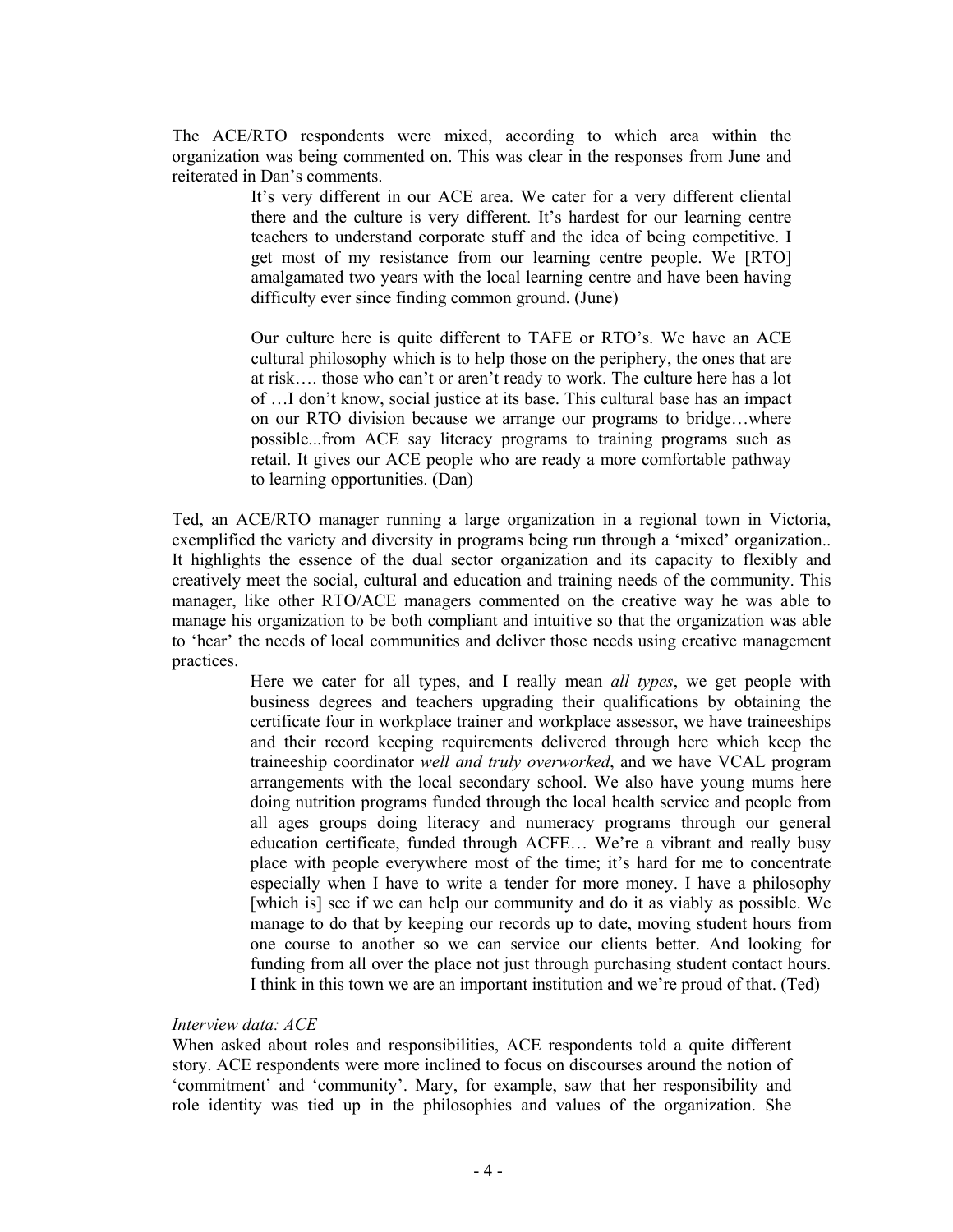understood these values and philosophies as 'assisting people' in need in her ACE community.

> We are an adult community educator primarily; we are funded by ACFE and help to assist the best way we can. My role and identity is enmeshed with our philosophies and values. I can't separate them and I'm sure if you ask our staff here, nor could they separate the two.

In the ACE responses to a question about the cultural shift, the discourses of 'community', 'community participation' and 'community contribution' were at the forefront of the responses. The importance of the learning environments in which ACE delivered its programs was seen as contributing to the culture of ACE generally. For example Janice described the culture as being 'wrapped up in social contribution and non-institutional learning'.

> I see that we provide a service that is more…socially conscious than VET. There is nothing corporate or glamorous about the work I do. It's hands-on, 'pull up your sleeves stuff.' The culture here is giving to the community…. we are seen as the 'hippy place'. I want to change that image because I think it isolates us from groups of people who need our help. Our culture is wrapped up in social contribution and non-institutionalised learning. We are proud that people want to come here because we are a comfortable place to be for them. If they learn, all well and good, but if they just come, that's OK too.

Tony understood and described ACE culture as not 'fitting into VET'. He told the story of the ACE culture being 'bound around our environment, the houses, that are designed to be welcoming and non institutional' Importantly Tony also understood the importance of being more profit conscious.

We are, in ACE I mean, torn between giving to society through community education and trying to become more able to make money and develop projects. It's really difficult because there isn't enough time or money to do either well. Our culture here and elsewhere in ACE is bound around our environment, the houses, which are designed to be welcoming. That's why we work so well as VCAL providers. Often ACE houses are the only venues kids who are disengaged from school will come too. We all in ACE see that as a strength and important component to our success. Yet more and more we are being told to run courses that are accredited and work more closely with TAFE. I'm not sure what type of hybrid this is going to create; no doubt whatever we become we will have to be sharper and more flexible with our ideals.

Fiona also recognised the culture of ACE as different to VET in that she described its purpose as a foundation or 'first step' for people in their learning. Fiona described ACE as having a 'culture of caring and community'.

I am an optimist by nature and hope that government will see the value of our independence. We are culturally different to all other VET in that we are the foundation or first step for people who haven't or don't have the confidence to take up a course or learn to read, or in some cases learn to socialise away from home. ACE is important to VET, as it is the link for some people to move across to traditional VET. I believe our future will be very different than the past: we will have to 'tow the VET line' and develop outcomes for our people. These are supposed to be tangible and link directly to VET or work. Where this puts the other people I have spoken about I don't know. I hope ACE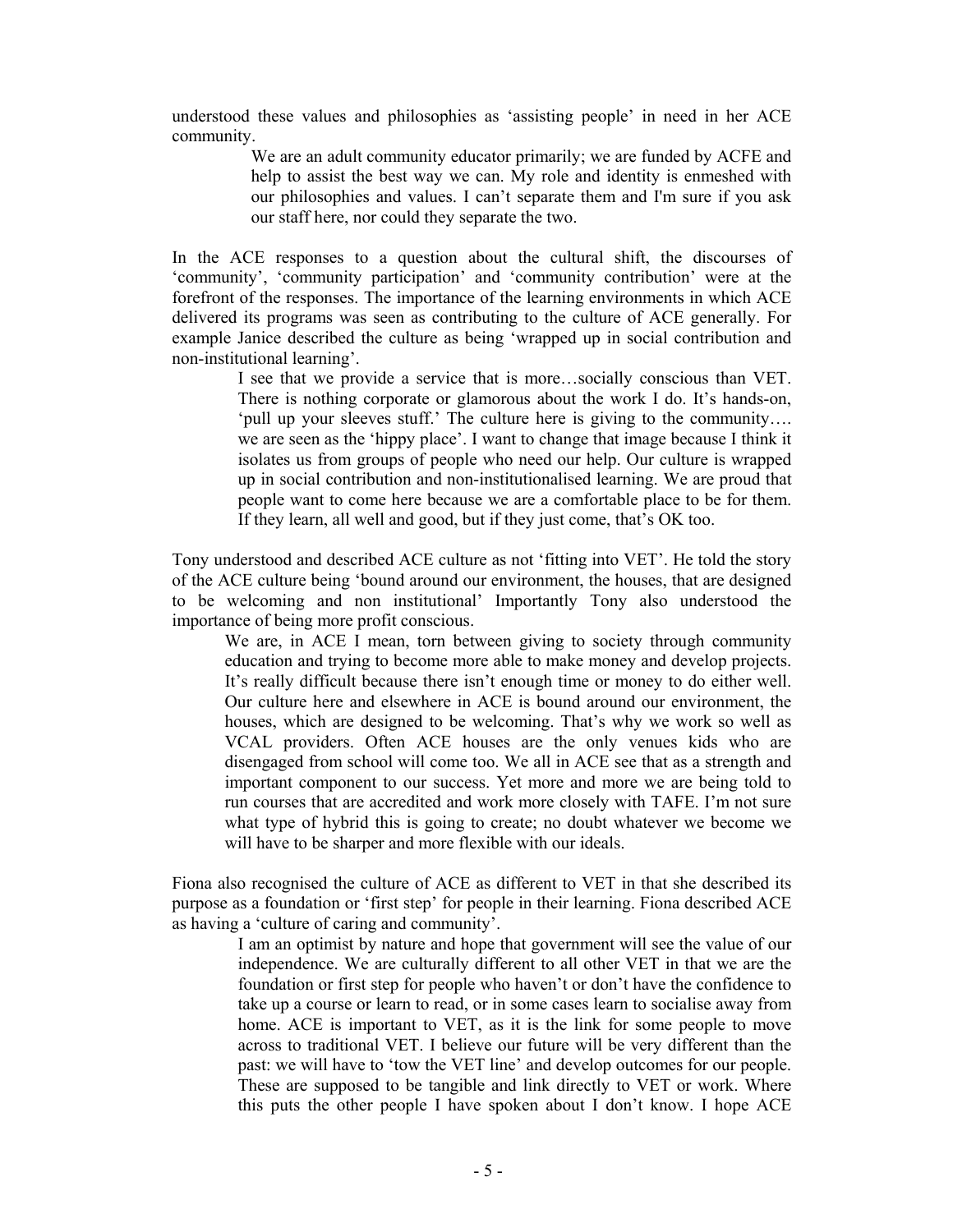remains the one place that has a culture of caring and community and doesn't become too prescriptive and outcomes based…I guess only time will tell. In the meantime we struggle with less money and more and more need for us in this region.

### *The culture of ACE*

The data shows that the VET frontline managers in this study are experiencing changes to their working lives. These changes were identified by respondents who indicated change in their roles through added administrative responsibilities, greater emphasis on strategic management and human resource management practices. The issue of added pressures to meet Australian quality training framework (AQTF) requirements and the need for greater vigilance to meet auditing compliance responsibilities were also common themes in the responses. In most cases across the sector coordinators understood their role as that of a *professional* and also understood the need for a more strategic or business-like approach to their roles.

When asked about a cultural shift in the VET sector, ACE organizations and the ACE division of ACE/RTO organizations told a very different story. Common responses were related to discourses of 'inclusion', 'community contribution', and the culture of 'caring and social justice'. ACE respondents were eager to describe their learning spaces as being 'welcoming and non-institutional' learning environments. This was sharply contrasted with TAFE, RTO and GTO responses that were themed around discourses of 'business management', 'profit consciousness, 'industry requirements' and 'program deliverables'.

## *ACE within/outside VET*

The data confirm that ACE managers acknowledge the need to be more closely linked to VET and understand the value of vocational outcomes and pathways to other VET programs. The data also shows that ACE managers are experiencing policy changes in their working practices in similar ways to other VET frontline managers identified. There are, however, sharp differences in the data related to ACE coordinator understandings of their primary role as providers. This was evident in strong understandings of cultural and philosophical views connected with community contribution.

It could be argued that ACE managers are a model of heterogeneity, that of a multiple member (Star 1991), working within and outside VET. Gleeson and Shain (1999) have identified the conflict between economic pressures and frontline managers' pedagogical values and have described the educational manager in further education in the United Kingdom as being situated in a complex reconstruction of roles as both teacher and manager, brokering between ideological values and economic imperatives. ACE frontline managers in this study are also conflicted in their role as manager, teacher, activist and community worker (Rule 2005). This added cultural and philosophical dimension, constructs ACE organizations as *other* than VET and at the same time situated within VET.

Adult educators have a long history of community participation contribution and community activism (Summer 2000). These philosophies work to promote rich and sustainable communities irrespective of the capacity of participants in the learning environment to meet vocational outcomes (Foley 2005). ACE organizations continue to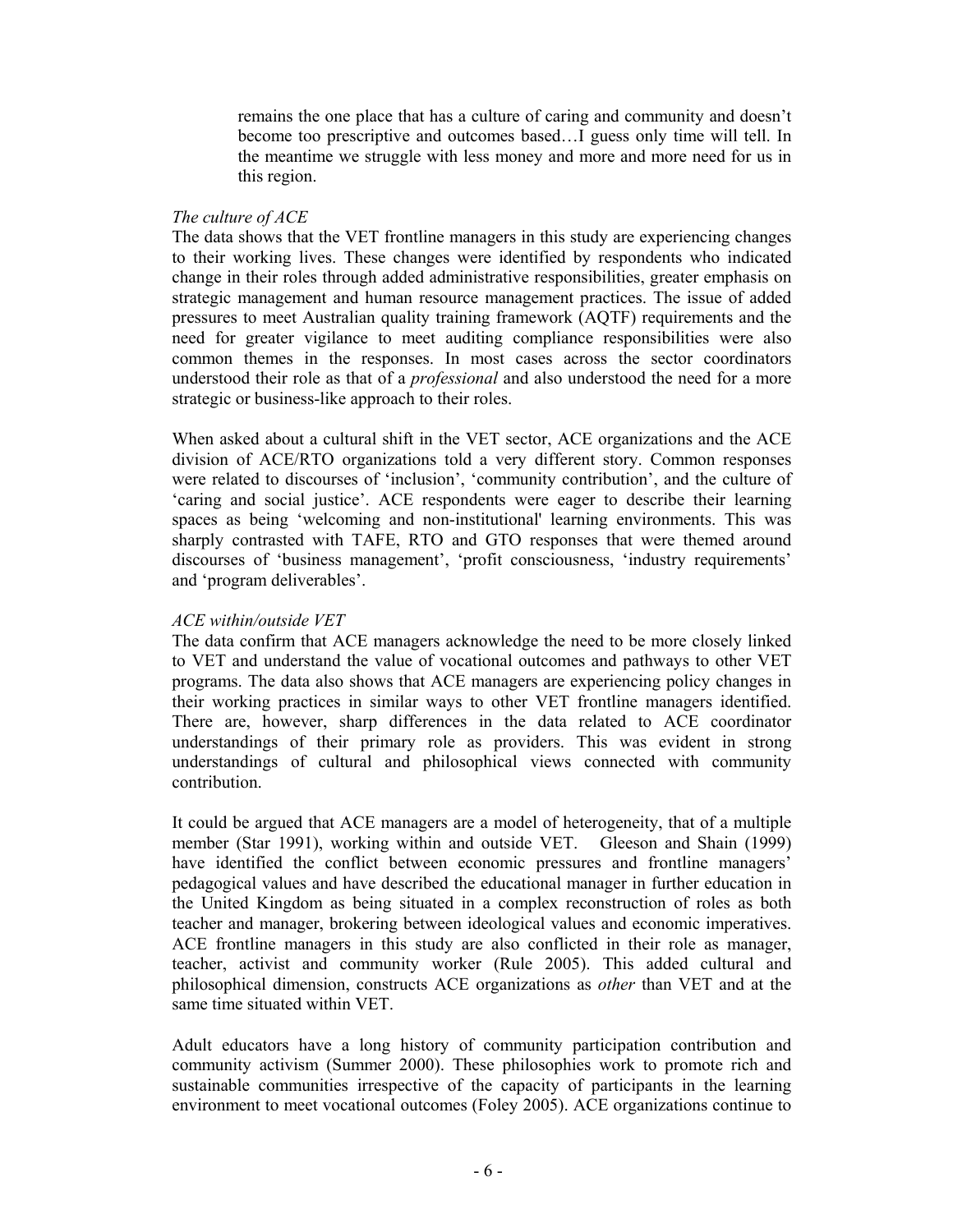play a role both inside VET through their capacity to provide pathways to VET, meet vocational outcomes, deliver programs for local community members and strengthen employment skills. And 'other' from VET as a social and community contributor grounded in community values, that can play a vital role in introducing to ACE learners the opportunity to develop options, make choices, overcome barriers and participate in community life(Volkoff, Golding & Jenkin 1999). Clemans and Macrae (2003, p.33) in their report on ACE outcomes, acknowledge the community development role that ACE play in the community through what they term the 'cement of social capital through society's good will.' These outcomes are developed by connecting people with each other, making contributions through the development of citizenship programs, cultural contributions, the enhancement of community identity and more.

### **Conclusion**

This paper is an attempt to highlight the complex practice of adult community education organizations (Sanguinetti et al, 2004) as they work in what has been described as a multiple membership (1991). That of VET provider and community advocate/contributor drawing repertoires together from mixed worlds. ACE is currently juxtaposed between the metaphors of VET power brokers through policy discourses of employability and outcomes and the repertoires of social inclusion.

The study takes the view that there is strength residing in the ACE/RTO model of VET delivery, where we have identified an acceptance of the cultural and social significance of ACE. Certainly there is more recently a recognition coming from government that aims to integrate social justice and economic objectives through a more holistic approach to the provision of education and training (Kearns, 2006). And, that economic benefit for community is linked to the health and wellbeing of communities generally. Indeed the economic benefits of increased participation in education and training to the economic future of the country is identified through a recent study undertaken in 2005 by Access and Economics for Business Council of Australia and Dusseldorp Skills Forum. Perhaps the link to the successful implementation of both education and training and social justice is through a model that incorporates these values and principles already.

The study clearly identifies that managers acknowledge ACE as an important stepping stone for and to other programs. This *incorporated* VET model that of ACE/RTO shows a successful cross *pollination* of programs which link to community and certificate courses through the *ACE first step* approach. This approach encourages social cohesion and develops connections with other agencies in the community, such as community health to strengthen preparatory program effectiveness, the wellbeing of community members through ACE/VET provision assists to increase participation in education which in turn develops human capital.

Perhaps the current economic agenda is too thin and a model that incorporates community health, adult and community education and registered training as a suite of programs to local communities, is the model worth considering.